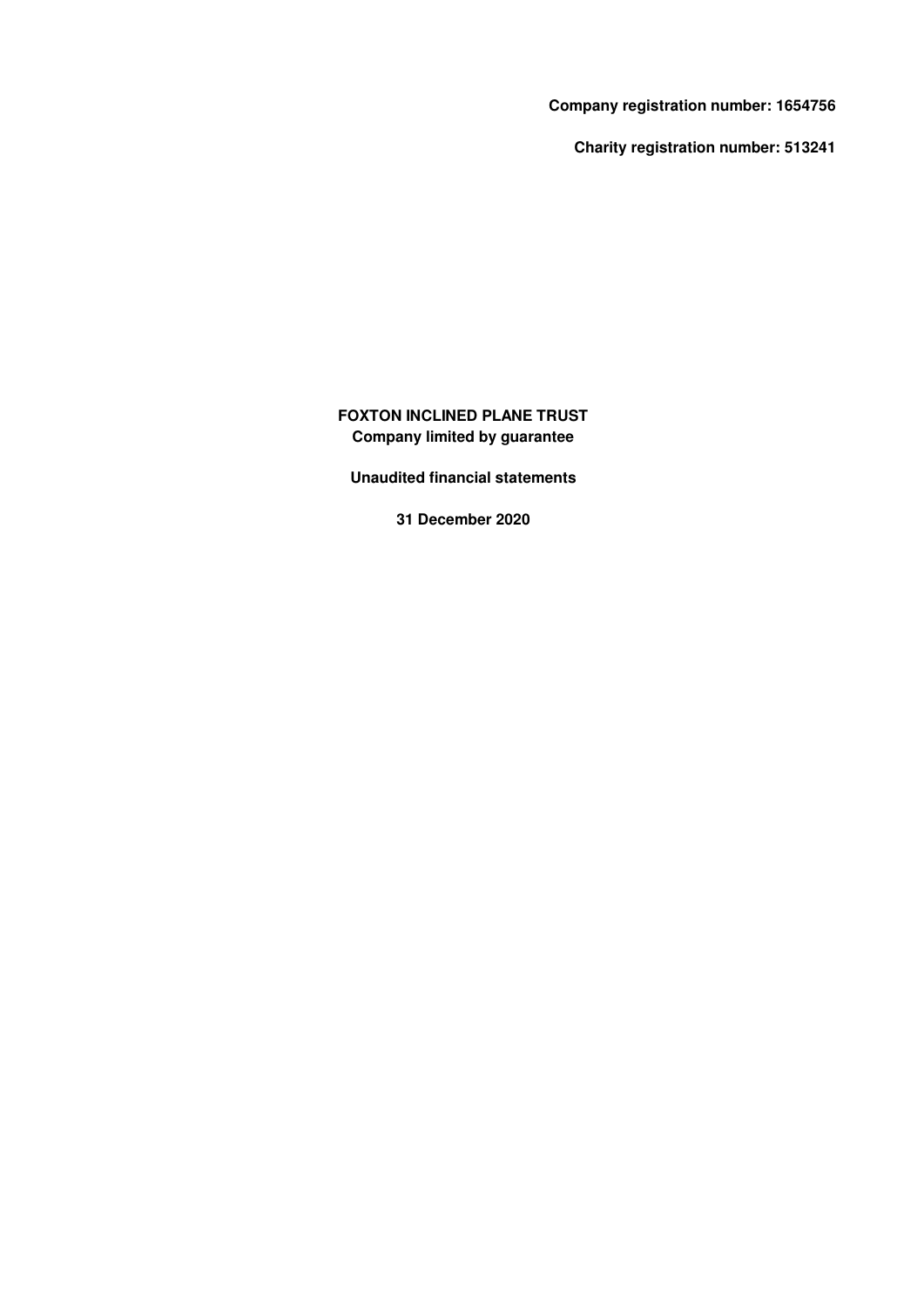# **Contents**

|                                   | Page    |
|-----------------------------------|---------|
| Directors and other information   | 1       |
| Directors report                  | $2 - 3$ |
| Accountants report                | 4       |
| Statement of comprehensive income | 5       |
| Statement of financial position   | $6 - 7$ |
| Statement of changes in equity    | 8       |
| Notes to the financial statements | 9 - 13  |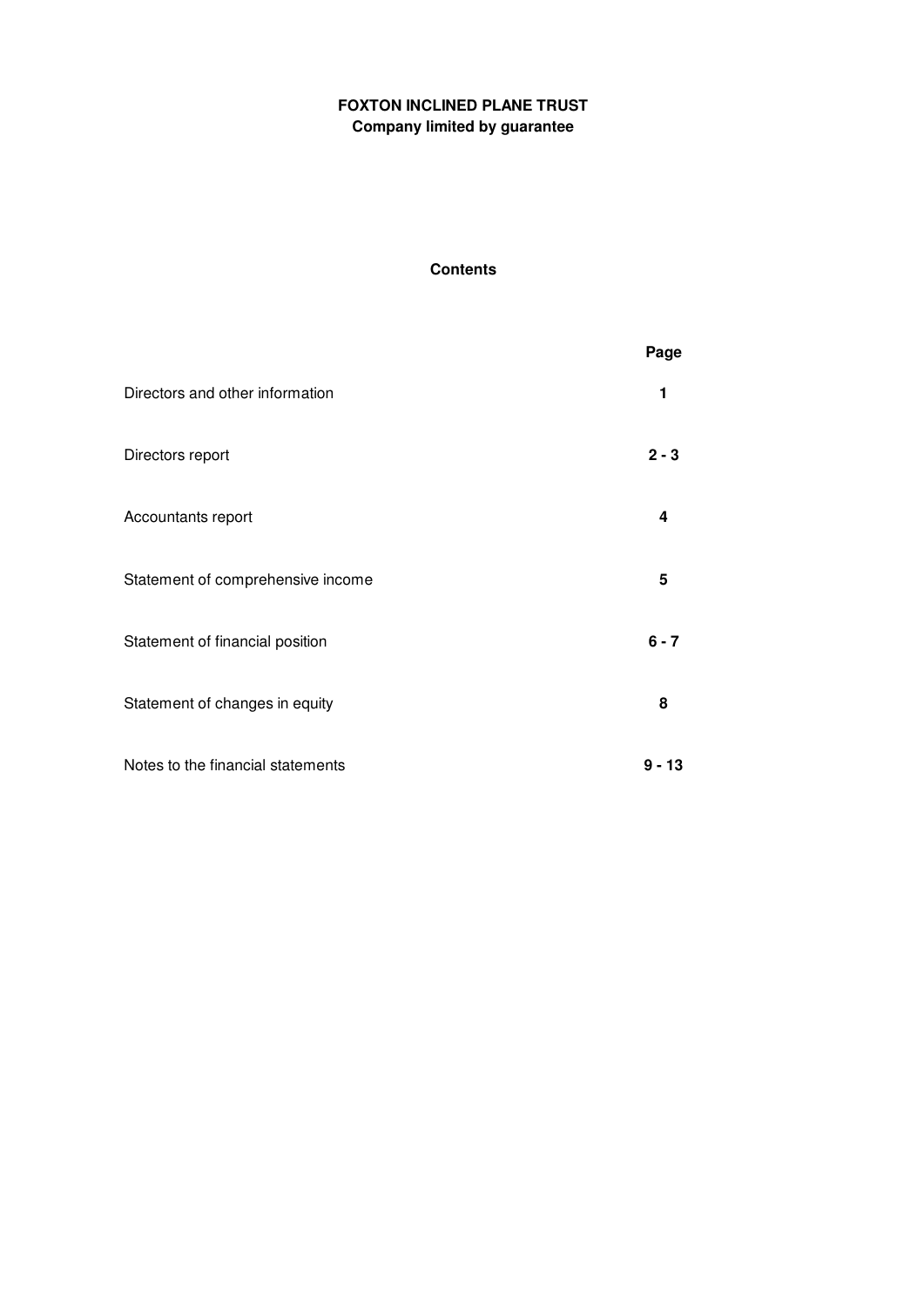# **Directors and other information**

| <b>Directors</b>         | S R M Park<br>J M Matts<br>D R Harris<br>M P Knight<br>G A Parsons<br>M G Beech                                              | Appointed 13 September 2020 |
|--------------------------|------------------------------------------------------------------------------------------------------------------------------|-----------------------------|
| <b>Company number</b>    | 1654756                                                                                                                      |                             |
| <b>Registered office</b> | The BoilerHouse at Foxton Locks<br>Middle Lock, Gumley Road<br>Foxton<br>Leicestershire<br><b>LE167RA</b>                    |                             |
| <b>Business address</b>  | The BoilerHouse at Foxton Locks<br>Middle Lock, Gumley Road<br>Foxton, Market Harborough<br>Leicestershire<br><b>LE167RA</b> |                             |
| <b>Accountants</b>       | Cedar Accountancy Limited<br>Sanat Rosa<br><b>Broughton Road</b><br><b>Stoney Stanton</b><br>Leicestershire<br>LE9 4JA       |                             |
| <b>Bankers</b>           | <b>HSBC Bank plc</b><br>15 High Street<br>Market Harborough<br>Leicestershire                                                |                             |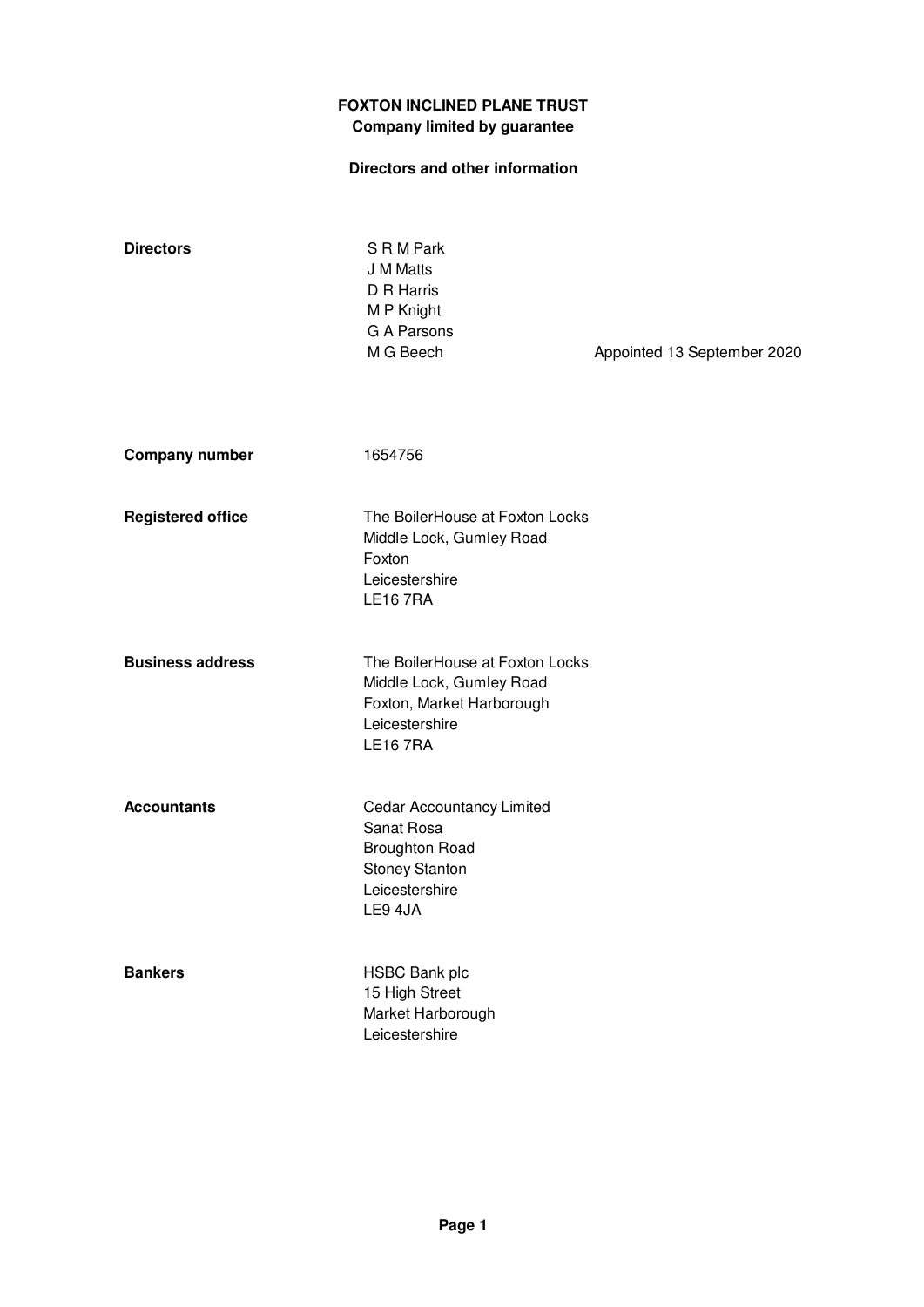### **Directors report Year ended 31 December 2020**

## **1. Objectives**

The current Objectives of the Trust are:

- ~ To promote encourage and foster public understanding and enjoyment of all aspects of the Foxton Inclined Plane ("the Plane") including any associated features or land in the surrounding area;
- $\sim$  To promote the restoration of the Plane to good and navigable structural and mechanical order and condition.

## **2. Organisation of the Trust**

The Council is comprised of the Directors of the Trust, who are also its Trustees.

### **3. Review of activities and future developments**

The accounts indicate a deficit of £7,700 compared to the deficit last year of £42,903.

As at 31st December 2020 the trust had accumulated reserves of £54,921 which are stated after a retained provision of £10,000 for the Museum Maintenance Fund.

2020 represented a year which impacted everyone as the pandemic spread globally. At the Council of Management meeting in March 2020 the Trustees took the necessary and appropriate decision to close the museum with immediate effect.

The closure remained in place throughout the rest of the year and our employees were furloughed under the Coronavirus Job Retention Scheme.

For the next few months visits to the museum were for essential maintenance only.

As the impact and the level of restrictions became clearer we considered what changes would be needed for a later re-opening and also what improvements could be made to the museum.

We combined the two and with a small grant from MDEM, Museum Development East Midlands, we started the project.

Financially, apart from a few days in the early months, income has been limited to membership fees and the Small Business Grant of £10,000 issued by Harborough district council, via the government scheme. This ensured much of the fixed costs, which could not be cancelled, including insurances, lease payments, and utilities were covered.

We are also working with Leicestershire County Council on a project and grant to help support groups impacted by the pandemic by using Culture as a pathway, especially where inclusion and isolation are a greater issue. The role we can play in the community at large will stand us in good stead when looking into future projects - small and large.

We have however since the last AGM elected two new, familiar, trustees and we are delighted to put forward for election by the membership Penny Arscott and Mike Beech.

As the year ended, Central Government has made progress on vaccines and the removal of covid related restrictions were being considered.

When re-opening is permitted the priority will be the safety of staff, volunteers and visitors.

### **4. Reserve Policy**

In 2018 we decided that an Engineering Study was not relevant at this time and it would be more beneficial to move these funds into our general reserves. Approval for this proposed action needed to be sought from the Charity Commission. We have been asked to provide further information on this matter by the Charity Commission and we are still awaiting their confirmation that they are in agreement with the movement of these funds into our general reserves.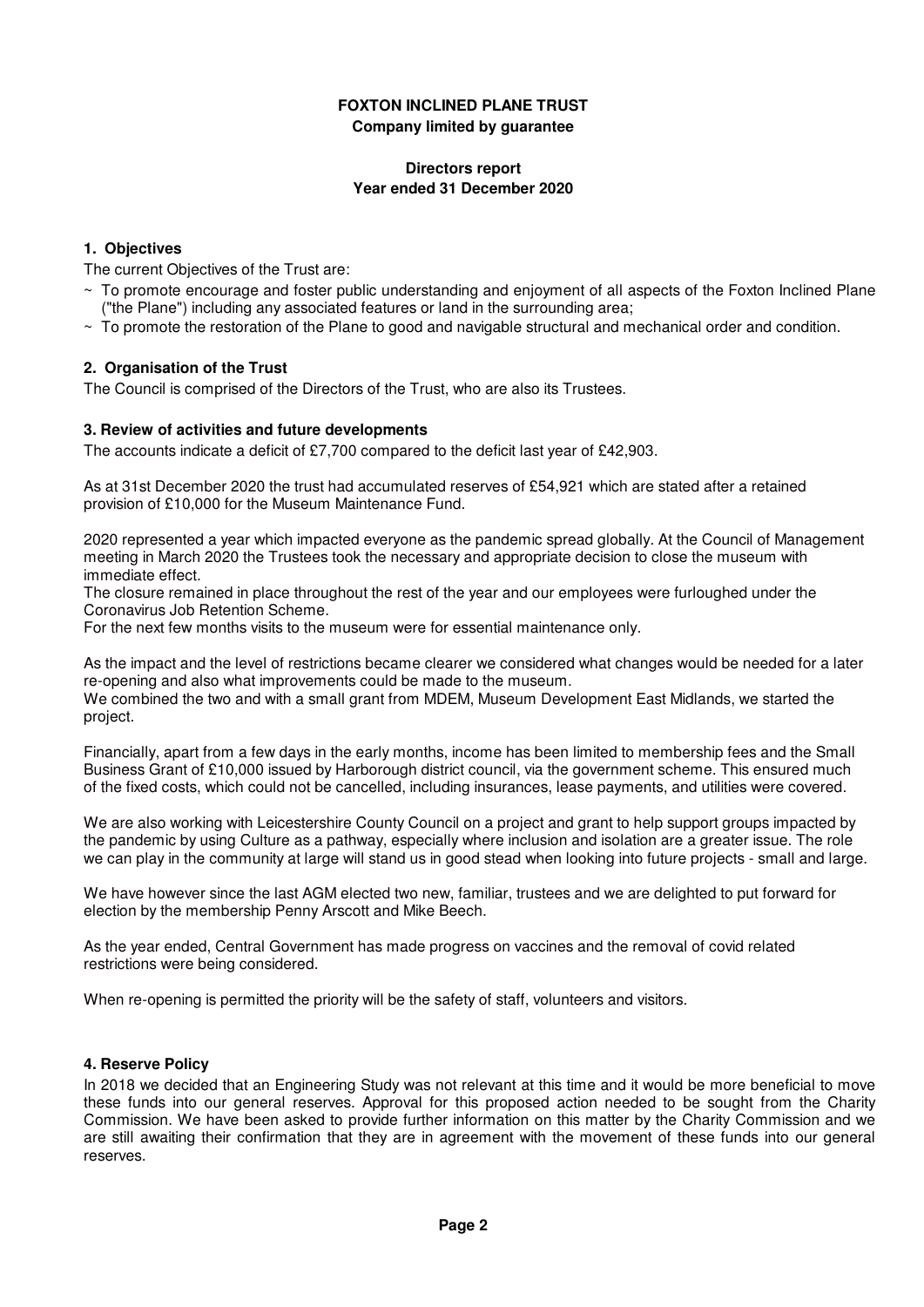## **Directors report (continued) Year ended 31 December 2020**

## **5. Directors**

The directors (who are also Trustees) who held office during the year are as stated below:

- S R M Park Chairman
- J M Matts
- D R Harris
- M P Knight
- G A Parsons

M G Beech Appointed 13 September 2020

## **Directors responsibilities**

- select suitable accounting policies and apply them consistently;
- make judgements and estimates that are reasonable and prudent;
- prepare the financial statements on the going concern basis unless it is inappropriate to presume that the company will continue in business.

The directors are responsible for keeping proper accounting records which disclose with reasonable accuracy at any time the financial position of the company and to enable them to ensure that the financial statements comply with the Companies Act 1985. They are also responsible for safeguarding the assets of the company and hence for taking reasonable steps for the prevention and detection of fraud and other irregularities.

In so far as the directors are aware:

- there is no relevant audit information (information needed by the company's auditors in connection with preparing their report) of which the company's auditors are unaware, and
- the directors have taken all the steps that they ought to have taken to make themselves aware of any relevant audit information and to establish that the company's auditors are aware of that information.

### **Independent Examiner**

Cedar Accountancy Limited, of Leicester were re-appointed by the Trust as the Independent Examiners.

These financial statements have been prepared in accordance with the provisions applicable to companies subject to the small companies' regime.

This report was approved by the Board on 11 August 2021 and signed on its behalf by

Director Director

S R M Park G A Parsons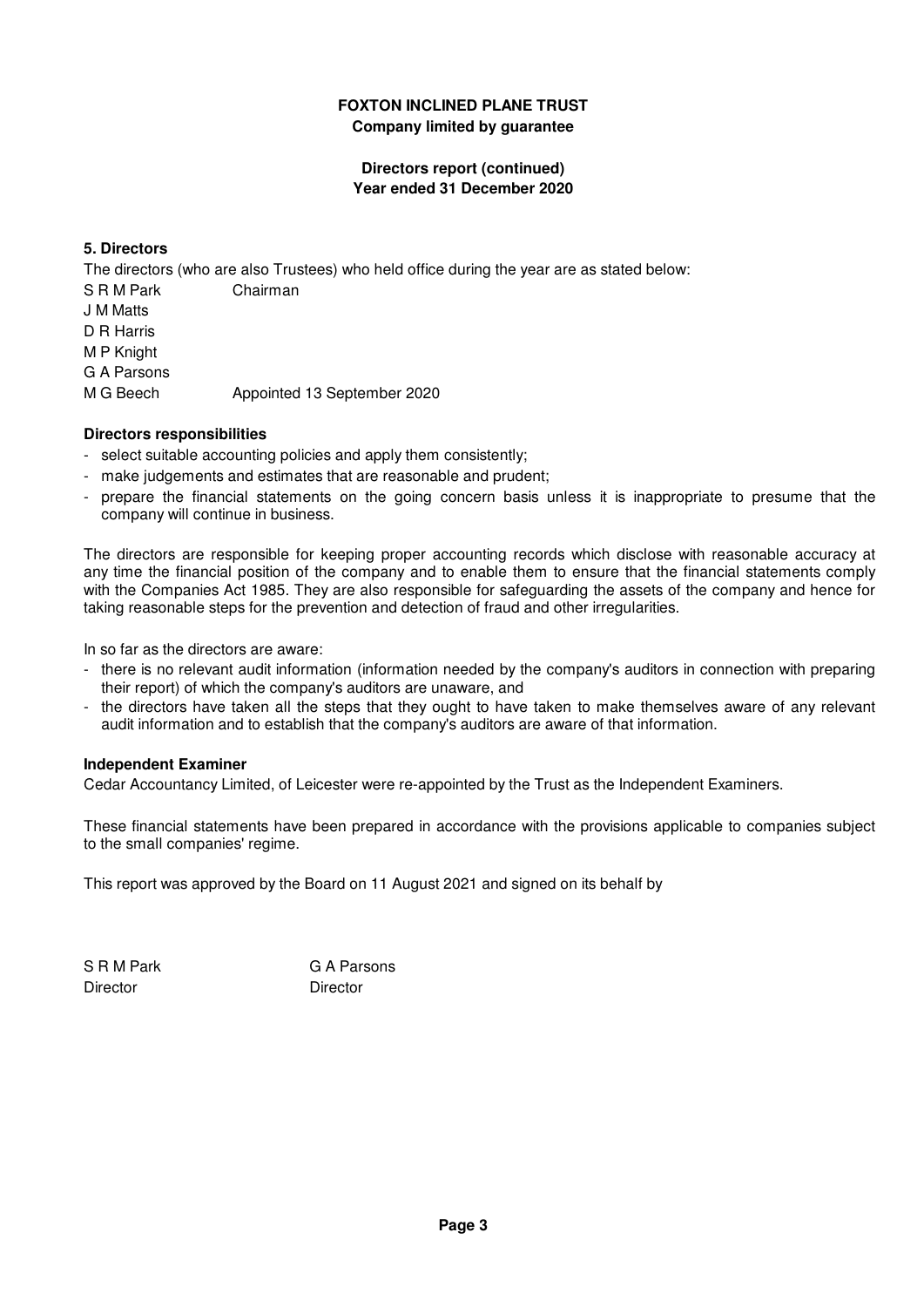## **Accountants report to the board of directors on the preparation of the unaudited statutory financial statements of FOXTON INCLINED PLANE TRUST Year ended 31 December 2020**

As described on the statement of financial position, the directors of the company are responsible for the preparation of the financial statements for the year ended 31 December 2020 which comprise the statement of comprehensive income, statement of financial position, statement of changes in equity and related notes.

You consider that the company is exempt from an audit under the Companies Act 2006. In accordance with your instructions we have compiled these unaudited financial statements in order to assist you to fulfil your statutory responsibilities, from the accounting records and from information and explanations supplied to us.

Cedar Accountancy Limited

Sanat Rosa Broughton Road Stoney Stanton Leicestershire LE9 4JA

11 August 2021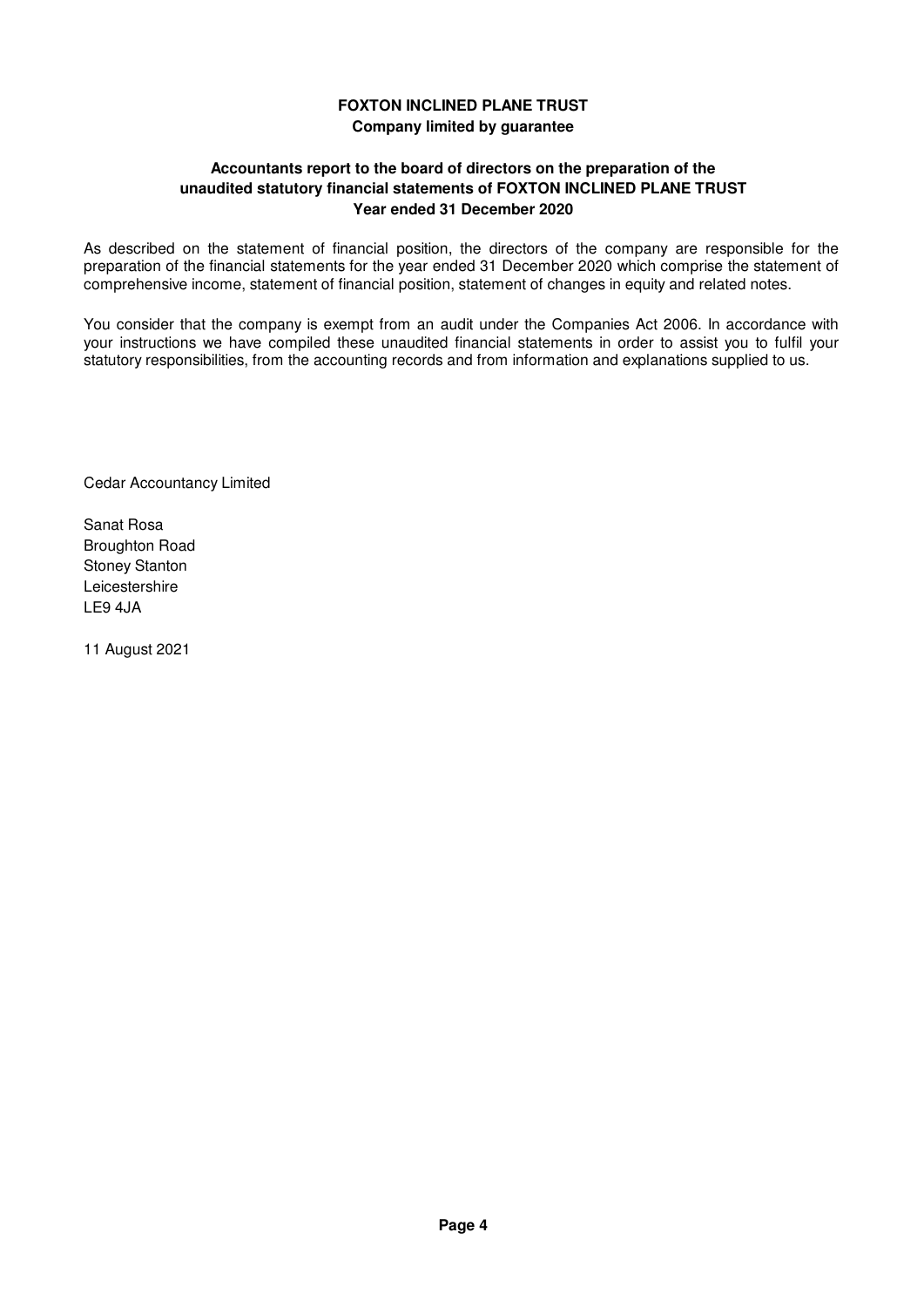## **Statement of comprehensive income Year ended 31 December 2020**

|                                                               |             | 2020      | 2019      |
|---------------------------------------------------------------|-------------|-----------|-----------|
|                                                               | <b>Note</b> | £         | £         |
| <b>Turnover</b>                                               |             | 4,190     | 71,956    |
| Cost of sales                                                 |             | (1,889)   | (63, 766) |
| <b>Gross profit</b>                                           |             | 2,301     | 8,190     |
| Administrative expenses                                       |             | (25, 575) | (51,093)  |
| Other operating income                                        |             | 15,574    |           |
| <b>Operating loss</b>                                         |             | (7,700)   | (42,903)  |
| Loss before taxation                                          | 5           | (7,700)   | (42, 903) |
| Tax on loss                                                   |             |           |           |
| Loss for the financial year and total<br>comprehensive income |             | (7,700)   | (42, 903) |

All the activities of the company are from continuing operations.

**The notes on pages 9 to 13 form part of these financial statements.**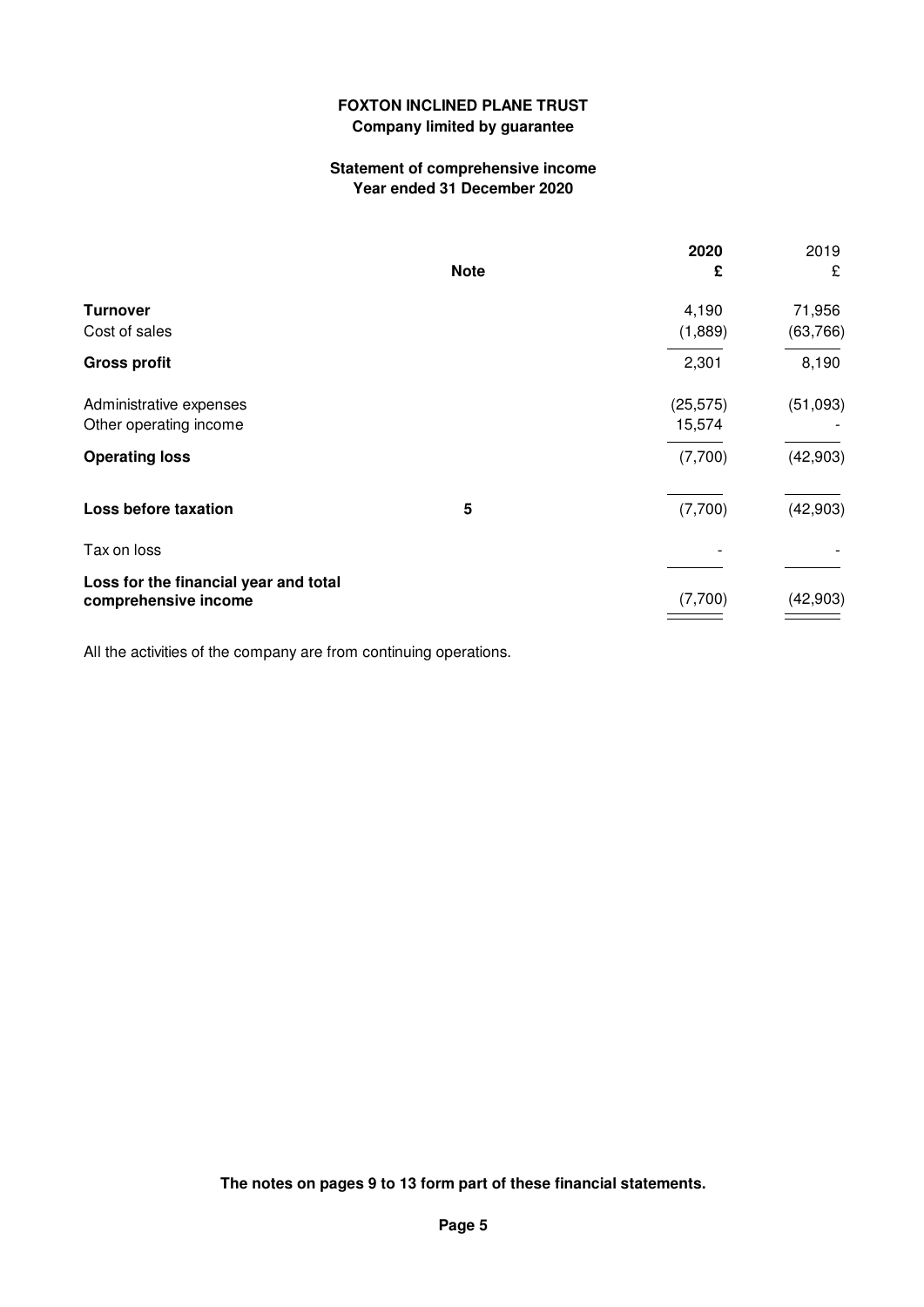### **Statement of financial position 31 December 2020**

|                                              | 2020           |         | 2019     |          |          |
|----------------------------------------------|----------------|---------|----------|----------|----------|
|                                              | <b>Note</b>    | £       | £        | £        | £        |
| <b>Fixed assets</b>                          |                |         |          |          |          |
| Tangible assets                              | 6              | 808     |          | 2,686    |          |
|                                              |                |         | 808      |          | 2,686    |
| <b>Current assets</b>                        |                |         |          |          |          |
| <b>Stocks</b>                                |                | 2,339   |          | 3,347    |          |
| Debtors                                      | $\overline{7}$ |         |          | 2,594    |          |
| Cash at bank and in hand                     |                | 63,753  |          | 65,535   |          |
|                                              |                | 66,092  |          | 71,476   |          |
| <b>Creditors: amounts falling due</b>        |                |         |          |          |          |
| within one year                              | 8              | (1,979) |          | (1, 541) |          |
| <b>Net current assets</b>                    |                |         | 64,113   |          | 69,935   |
| <b>Total assets less current liabilities</b> |                |         | 64,921   |          | 72,621   |
| <b>Provisions for liabilities</b>            |                |         | (10,000) |          | (10,000) |
| <b>Net assets</b>                            |                |         | 54,921   |          | 62,621   |
| <b>Capital and reserves</b>                  |                |         |          |          |          |
| Accumulated surplus                          |                |         | 54,921   |          | 62,621   |
| <b>Members funds</b>                         |                |         | 54,921   |          | 62,621   |
|                                              |                |         |          |          |          |

For the year ending 31 December 2020 the company was entitled to exemption from audit under section 477 of the Companies Act 2006 relating to small companies.

Directors responsibilities:

- The members have not required the company to obtain an audit of its financial statements for the year in question in accordance with section 476;
- The directors acknowledge their responsibilities for complying with the requirements of the Act with respect to accounting records and the preparation of financial statements.

These financial statements have been prepared in accordance with the provisions applicable to companies subject to the small companies' regime and in accordance with FRS 102 'The Financial Reporting Standard applicable in the UK and Republic of Ireland'.

### **The notes on pages 9 to 13 form part of these financial statements.**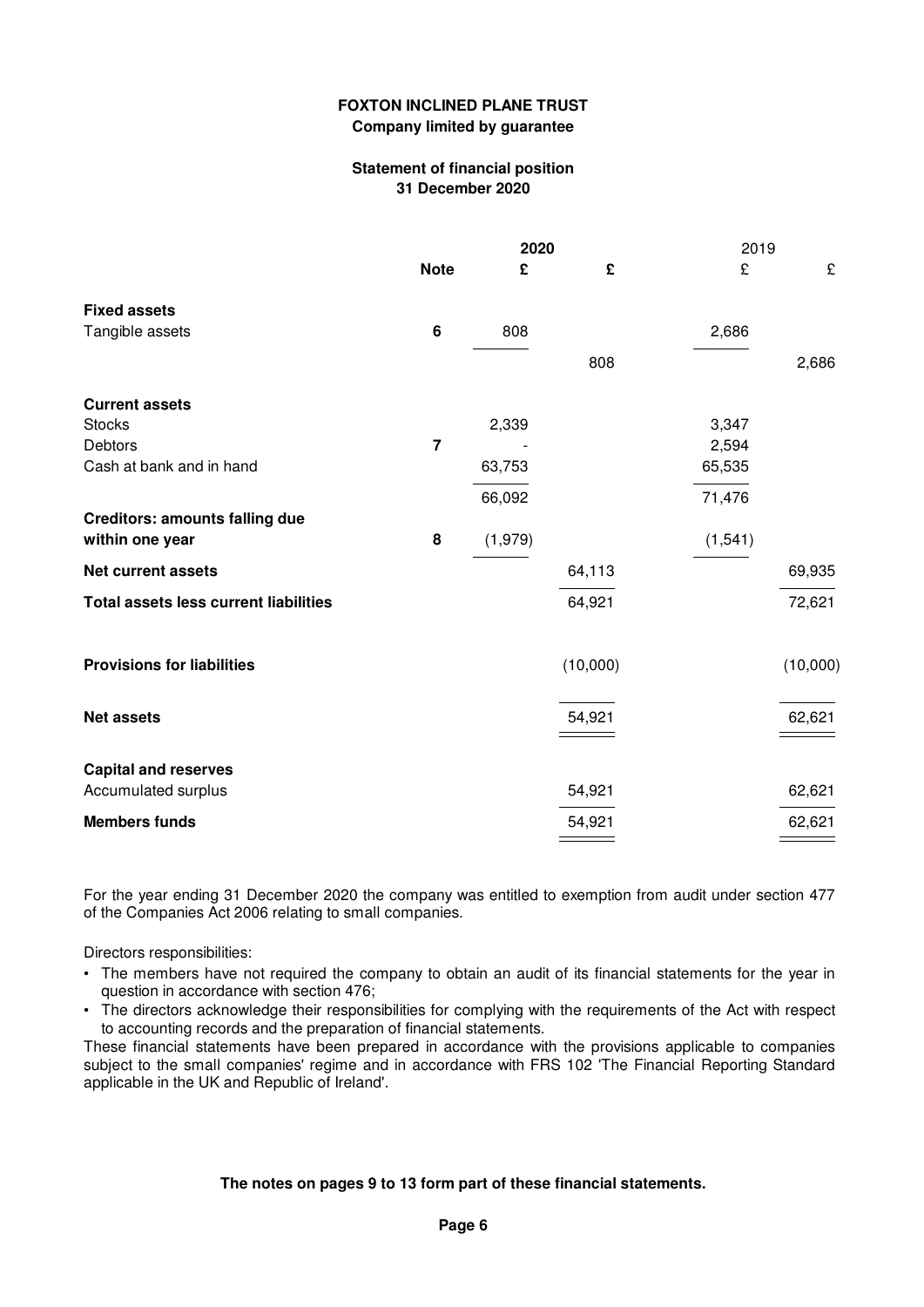## **Statement of financial position (continued) 31 December 2020**

These financial statements were approved by the board of directors and authorised for issue on 11 August 2021, and are signed on behalf of the board by:

Director **Director** Director

S R M Park G A Parsons

Company registration number: 1654756

**The notes on pages 9 to 13 form part of these financial statements.**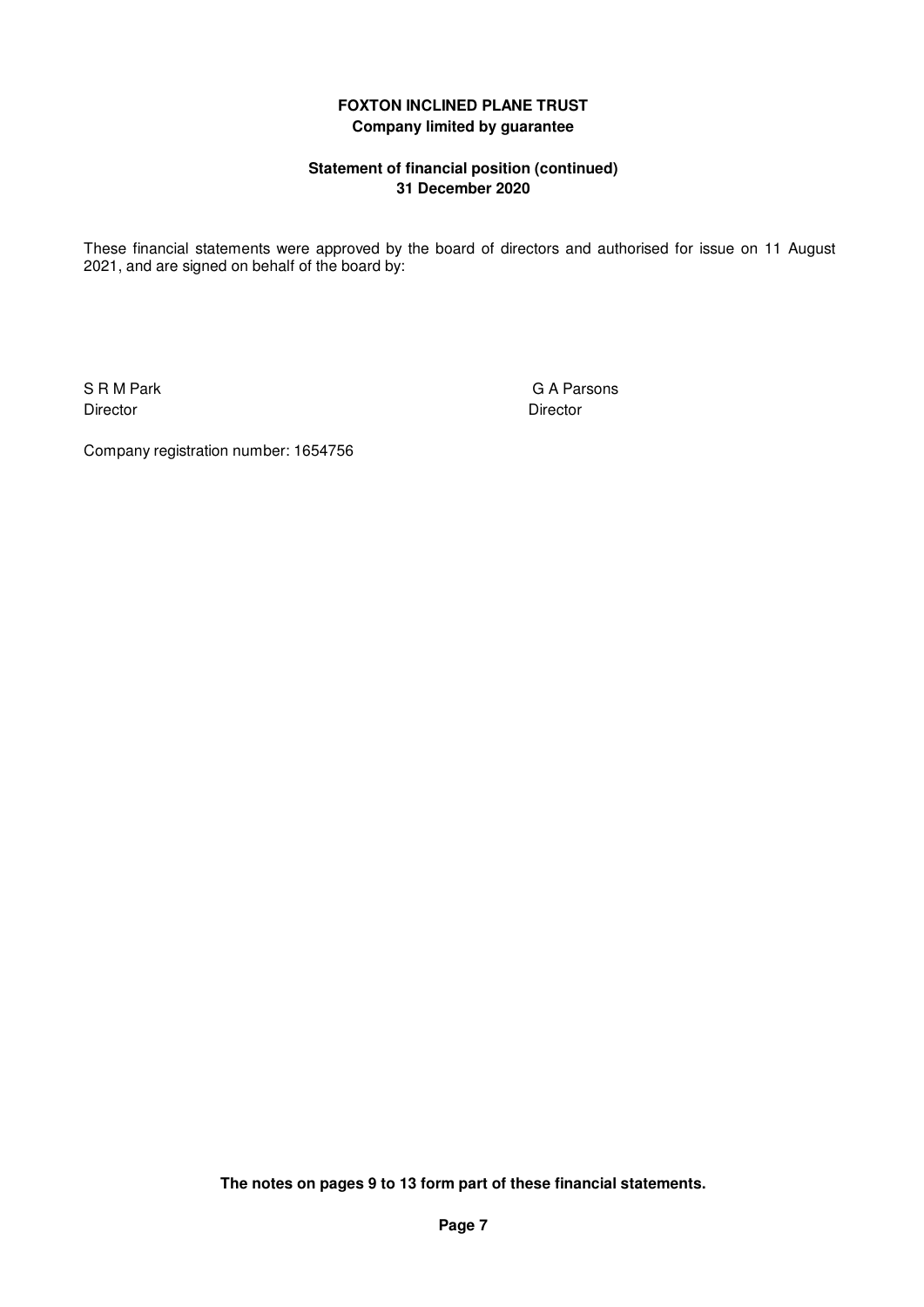# **Statement of changes in equity Year ended 31 December 2020**

| Profit and<br>account                               | <b>Total</b><br>loss |
|-----------------------------------------------------|----------------------|
|                                                     | £<br>£               |
| At 1 January 2019<br>105,524                        | 105,524              |
| Loss for the year<br>(42,903)                       | (42,903)             |
| Total comprehensive income for the year<br>(42,903) | (42,903)             |
| 62,621<br>At 31 December 2019 and 1 January 2020    | 62,621               |
| Loss for the year<br>(7,700)                        | (7,700)              |
| Total comprehensive income for the year<br>(7,700)  | (7,700)              |
| At 31 December 2020<br>54,921                       | 54,921               |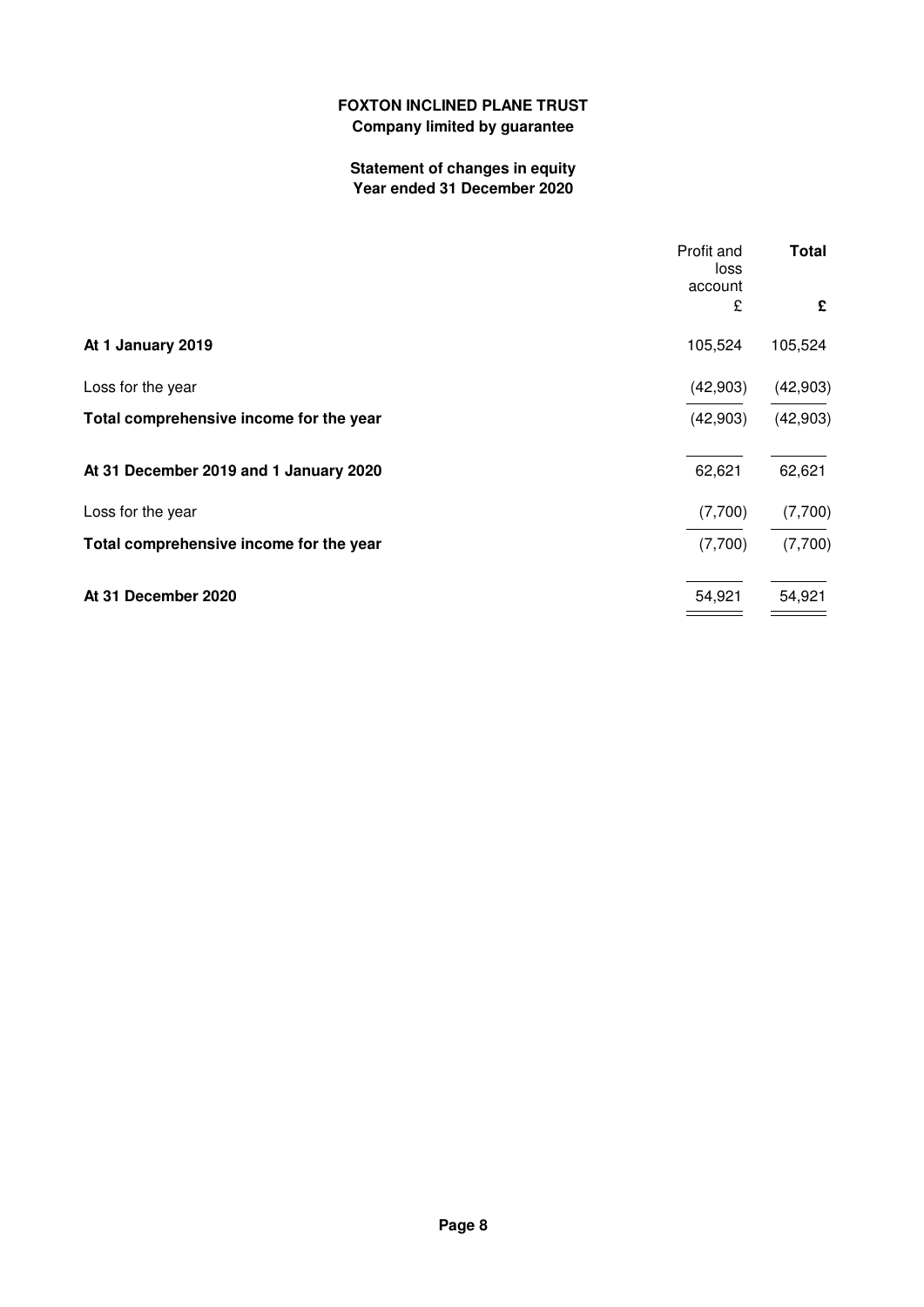### **Notes to the financial statements Year ended 31 December 2020**

#### **1. General information**

The company is a private company limited by guarantee, registered in United Kingdom. The address of the registered office is The BoilerHouse at Foxton Locks, Middle Lock, Gumley Road, Foxton, Leicestershire, LE16 7RA.

#### **2. Statement of compliance**

These financial statements have been prepared in compliance with the provisions of FRS 102, Section 1A, 'The Financial Reporting Standard applicable in the UK and Republic of Ireland'.

#### **3. Accounting policies**

#### **Basis of preparation**

The financial statements have been prepared on the historical cost basis, as modified by the revaluation of certain financial assets and liabilities and investment properties measured at fair value through profit or loss.

The financial statements are prepared in sterling, which is the functional currency of the entity.

#### **Turnover**

Turnover is measured at the fair value of the consideration received or receivable for goods supplied and services rendered, net of discounts and Value Added Tax.

Revenue from the sale of goods is recognised when the significant risks and rewards of ownership have transferred to the buyer, usually on despatch of the goods; the amount of revenue can be measured reliably; it is probable that the associated economic benefits will flow to the entity and the costs incurred or to be incurred in respect of the transactions can be measured reliably.

### **Taxation**

The taxation expense represents the aggregate amount of current and deferred tax recognised in the reporting period. Tax is recognised in the statement of comprehensive income, except to the extent that it relates to items recognised in other comprehensive income or directly in capital and reserves. In this case, tax is recognised in other comprehensive income or directly in capital and reserves, respectively.

Current tax is recognised on taxable profit for the current and past periods. Current tax is measured at the amounts of tax expected to pay or recover using the tax rates and laws that have been enacted or substantively enacted at the reporting date.

Deferred tax is recognised in respect of all timing differences at the reporting date. Unrelieved tax losses and other deferred tax assets are recognised to the extent that it is probable that they will be recovered against the reversal of deferred tax liabilities or other future taxable profits. Deferred tax is measured using the tax rates and laws that have been enacted or substantively enacted by the reporting date that are expected to apply to the reversal of the timing difference.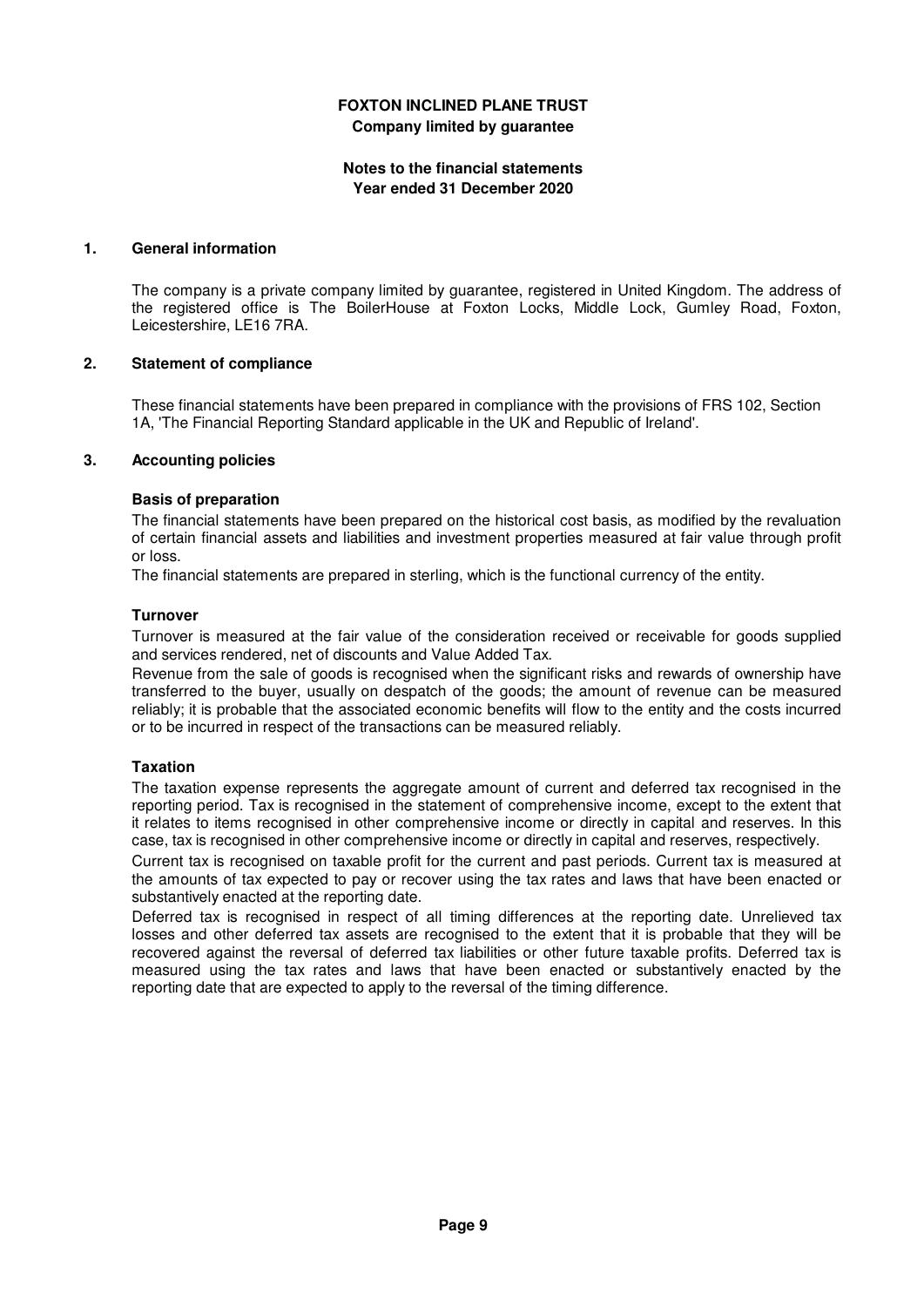### **Notes to the financial statements (continued) Year ended 31 December 2020**

#### **Tangible assets**

Tangible assets are initially recorded at cost, and are subsequently stated at cost less any accumulated depreciation and impairment losses.

Any tangible assets carried at revalued amounts are recorded at the fair value at the date of revaluation less any subsequent accumulated depreciation and subsequent accumulated impairment losses.

An increase in the carrying amount of an asset as a result of a revaluation, is recognised in other comprehensive income and accumulated in capital and reserves, except to the extent it reverses a revaluation decrease of the same asset previously recognised in profit or loss. A decrease in the carrying amount of an asset as a result of revaluation is recognised in other comprehensive income to the extent of any previously recognised revaluation increase accumulated in capital and reserves in respect of that asset. Where a revaluation decrease exceeds the accumulated revaluation gains accumulated in capital and reserves in respect of that asset, the excess shall be recognised in profit or loss.

#### **Depreciation**

Depreciation is calculated so as to write off the cost or valuation of an asset, less its residual value, over the useful economic life of that asset as follows:

If there is an indication that there has been a significant change in depreciation rate, useful life or residual value of tangible assets, the depreciation is revised prospectively to reflect the new estimates.

#### **Impairment**

A review for indicators of impairment is carried out at each reporting date, with the recoverable amount being estimated where such indicators exist. Where the carrying value exceeds the recoverable amount, the asset is impaired accordingly. Prior impairments are also reviewed for possible reversal at each reporting date.

When it is not possible to estimate the recoverable amount of an individual asset, an estimate is made of the recoverable amount of the cash-generating unit to which the asset belongs. The cash-generating unit is the smallest identifiable group of assets that includes the asset and generates cash inflows that are largely independent of the cash inflows from other assets or groups of assets.

#### **Stocks**

Stocks are measured at the lower of cost and estimated selling price less costs to complete and sell. Cost includes all costs of purchase, costs of conversion and other costs incurred in bringing the stocks to their present location and condition.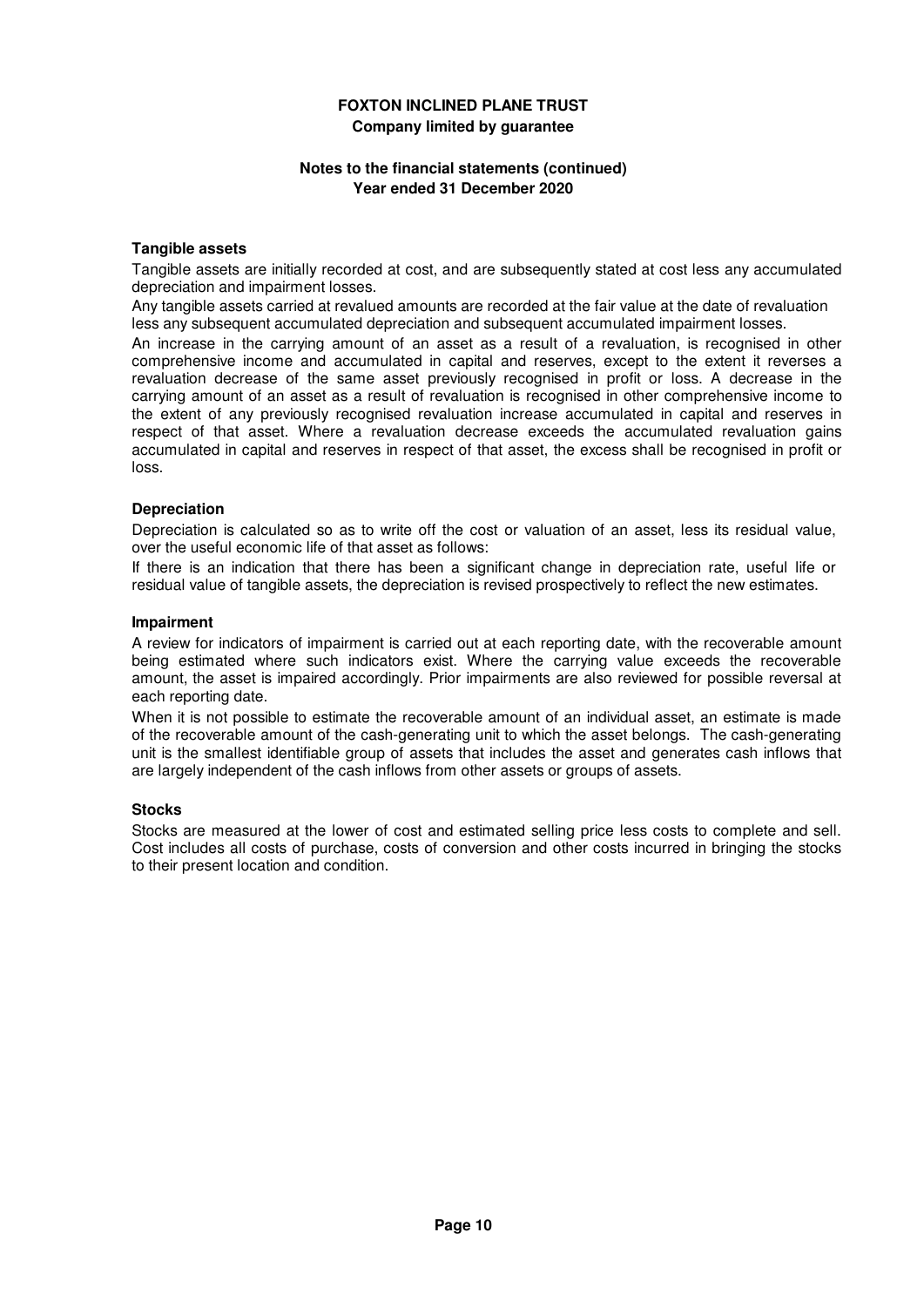### **Notes to the financial statements (continued) Year ended 31 December 2020**

#### **Government grants**

Government grants are recognised at the fair value of the asset received or receivable. Grants are not recognised until there is reasonable assurance that the company will comply with the conditions attaching to them and the grants will be received.

Government grants are recognised using the accrual model and the performance model.

Under the accrual model, government grants relating to revenue are recognised on a systematic basis over the periods in which the company recognises the related costs for which the grant is intended to compensate. Grants that are receivable as compensation for expenses or losses already incurred or for the purpose of giving immediate financial support to the entity with no future related costs are recognised in income in the period in which it becomes receivable.

Grants relating to assets are recognised in income on a systematic basis over the expected useful life of the asset. Where part of a grant relating to an asset is deferred, it is recognised as deferred income and not deducted from the carrying amount of the asset.

Under the performance model, where the grant does not impose specified future performance-related conditions on the recipient, it is recognised in income when the grant proceeds are received or receivable. Where the grant does impose specified future performance-related conditions on the recipient, it is recognised in income only when the performance-related conditions have been met. Where grants received are prior to satisfying the revenue recognition criteria, they are recognised as a liability.

#### **Provisions**

Provisions are recognised when the entity has an obligation at the reporting date as a result of a past event; it is probable that the entity will be required to transfer economic benefits in settlement and the amount of the obligation can be estimated reliably. Provisions are recognised as a liability in the statement of financial position and the amount of the provision as an expense.

Provisions are initially measured at the best estimate of the amount required to settle the obligation at the reporting date and subsequently reviewed at each reporting date and adjusted to reflect the current best estimate of the amount that would be required to settle the obligation. Any adjustments to the amounts previously recognised are recognised in profit or loss unless the provision was originally recognised as part of the cost of an asset. When a provision is measured at the present value of the amount expected to be required to settle the obligation, the unwinding of the discount is recognised in finance costs in profit or loss in the period it arises.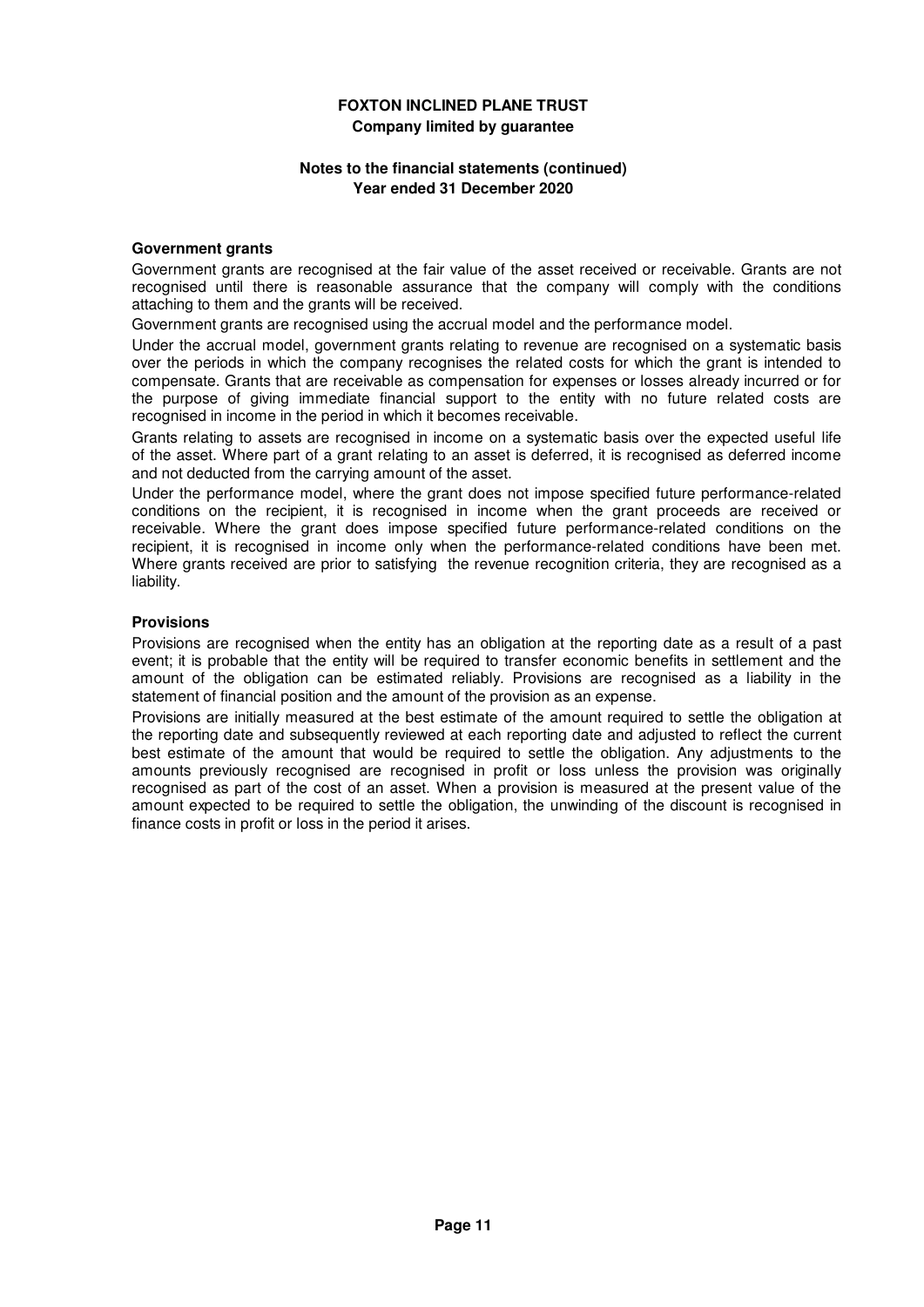### **Notes to the financial statements (continued) Year ended 31 December 2020**

#### **Financial instruments**

A financial asset or a financial liability is recognised only when the company becomes a party to the contractual provisions of the instrument.

Basic financial instruments are initially recognised at the transaction price, unless the arrangement constitutes a financing transaction, where it is recognised at the present value of the future payments discounted at a market rate of interest for a similar debt instrument.

Debt instruments are subsequently measured at amortised cost.

Where investments in non-convertible preference shares and non-puttable ordinary shares or preference shares are publicly traded or their fair value can otherwise be measured reliably, the investment is subsequently measured at fair value with changes in fair value recognised in profit or loss. All other such investments are subsequently measured at cost less impairment.

Other financial instruments, including derivatives, are initially recognised at fair value, unless payment for an asset is deferred beyond normal business terms or financed at a rate of interest that is not a market rate, in which case the asset is measured at the present value of the future payments discounted at a market rate of interest for a similar debt instrument.

Other financial instruments are subsequently measured at fair value, with any changes recognised in profit or loss, with the exception of hedging instruments in a designated hedging relationship.

Financial assets that are measured at cost or amortised cost are reviewed for objective evidence of impairment at the end of each reporting date. If there is objective evidence of impairment, an impairment loss is recognised in profit or loss immediately.

For all equity instruments regardless of significance, and other financial assets that are individually significant, these are assessed individually for impairment. Other financial assets or either assessed individually or grouped on the basis of similar credit risk characteristics.

Any reversals of impairment are recognised in profit or loss immediately, to the extent that the reversal does not result in a carrying amount of the financial asset that exceeds what the carrying amount would have been had the impairment not previously been recognised.

#### **Defined contribution plans**

Contributions to defined contribution plans are recognised as an expense in the period in which the related service is provided. Prepaid contributions are recognised as an asset to the extent that the prepayment will lead to a reduction in future payments or a cash refund.

When contributions are not expected to be settled wholly within 12 months of the end of the reporting date in which the employees render the related service, the liability is measured on a discounted present value basis. The unwinding of the discount is recognised in finance costs in profit or loss in the period in which it arises.

#### **4. Limited by guarantee**

The company has no share capital and is limited by guarantee. In the event of winding up, the liability of each member is limited to £1.

#### **5. Surplus before taxation**

Surplus before taxation is stated after charging/(crediting):

|                                 | 2020  | 2019  |
|---------------------------------|-------|-------|
|                                 |       | £     |
| Depreciation of tangible assets | 1.878 | 1,428 |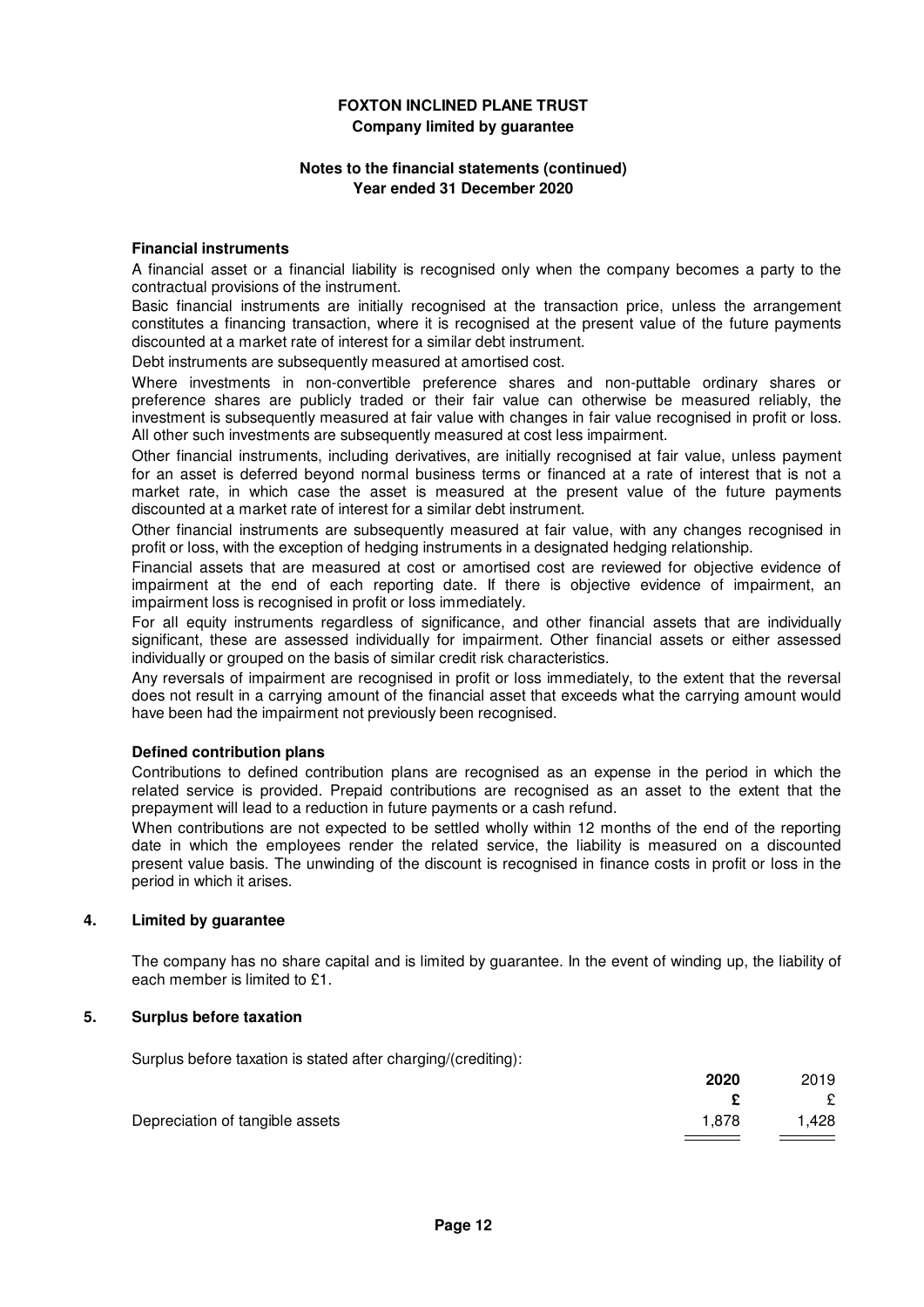## **Notes to the financial statements (continued) Year ended 31 December 2020**

## **6. Tangible assets**

|                                        | Short<br>leasehold<br>property | Plant and<br>machinery | Fixtures,<br>fittings and<br>equipment | <b>Total</b> |
|----------------------------------------|--------------------------------|------------------------|----------------------------------------|--------------|
|                                        | £                              | £                      | £                                      | £            |
| Cost                                   |                                |                        |                                        |              |
| At 1 January 2020 and 31 December 2020 | 4,119                          | 13,908                 | 2,908                                  | 20,935       |
| <b>Depreciation</b>                    |                                |                        |                                        |              |
| At 1 January 2020                      | 4,119                          | 11,222                 | 2,908                                  | 18,249       |
| Charge for the year                    |                                | 1,878                  |                                        | 1,878        |
| At 31 December 2020                    | 4,119                          | 13,100                 | 2,908                                  | 20,127       |
| <b>Carrying amount</b>                 |                                |                        |                                        |              |
| At 31 December 2020                    |                                | 808                    |                                        | 808          |
| At 31 December 2019                    |                                | 2,686                  |                                        | 2,686        |
|                                        |                                |                        |                                        |              |

# **7. Debtors**

|               | 2020   | 2019  |
|---------------|--------|-------|
|               | ◠      | £     |
| Other debtors | $\sim$ | 2,594 |

## **8. Creditors: amounts falling due within one year**

|                                 | 2020                     | 2019  |
|---------------------------------|--------------------------|-------|
|                                 |                          | £     |
| Social security and other taxes | $\overline{\phantom{a}}$ | 350   |
| Other creditors                 | 1,979                    | 1,191 |
|                                 | 1.979                    | 1,541 |
|                                 |                          |       |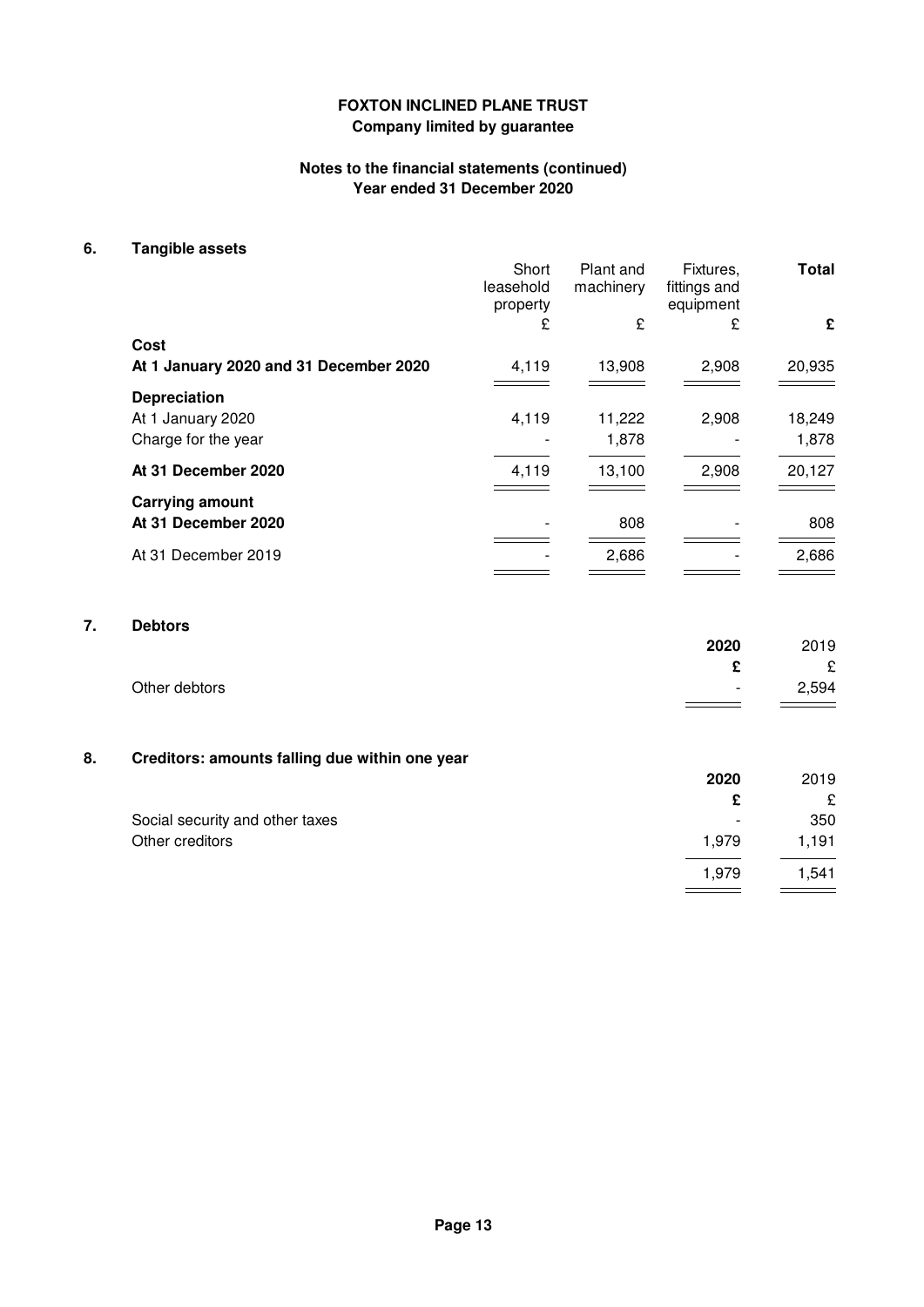**The following pages do not form part of the statutory accounts.**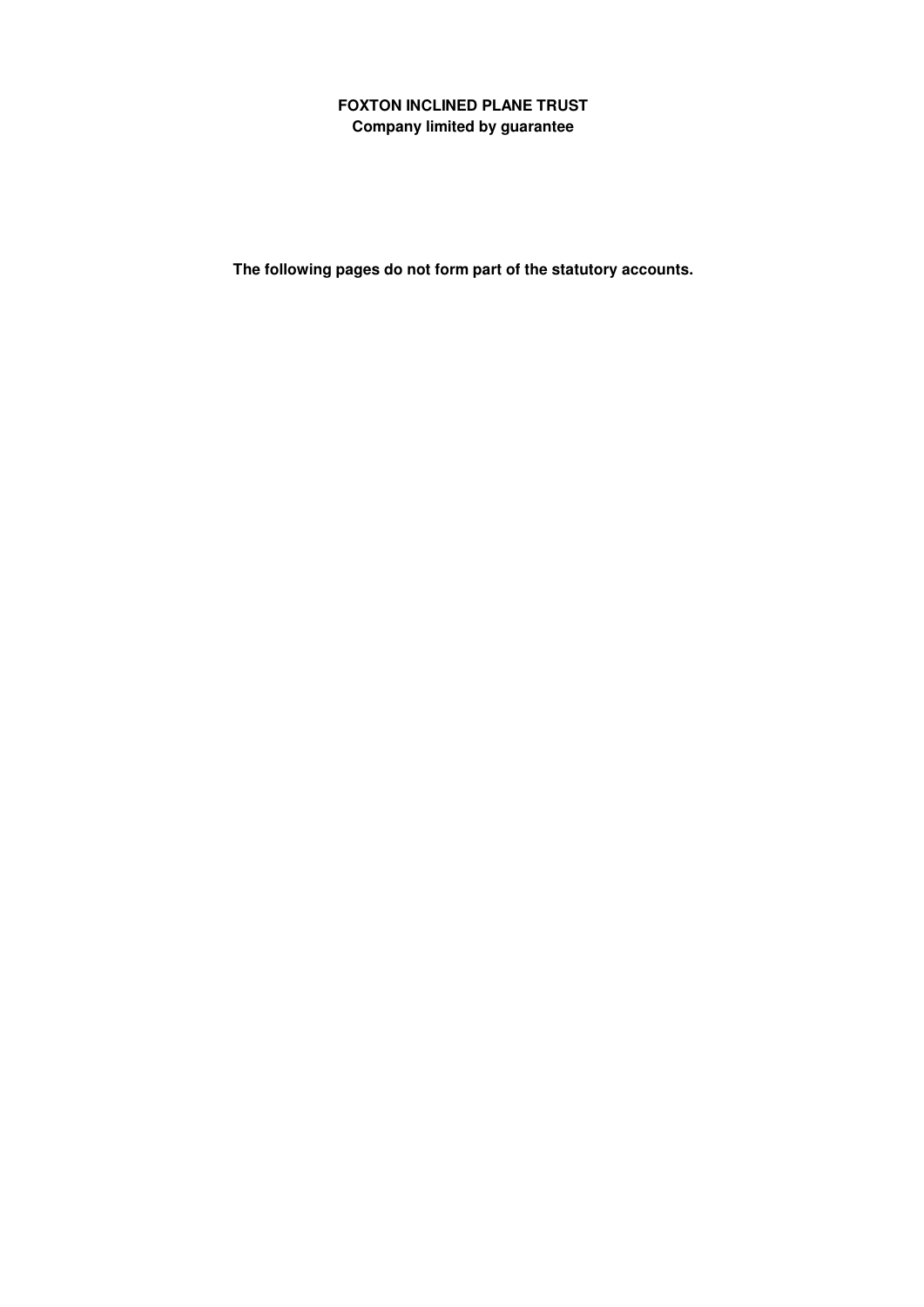## **Detailed income statement Year ended 31 December 2020**

|                                                 | 2020<br>£      | 2019<br>£        |
|-------------------------------------------------|----------------|------------------|
|                                                 |                |                  |
| <b>Turnover</b>                                 |                |                  |
| Donations                                       | 999            | 3,749            |
| Subscriptions including gift aid                | 2,245<br>1,392 | 1,523            |
| Shop sales<br>Festival income                   |                | 12,915<br>30,288 |
| Bank interest received                          | 253            | 237              |
| Museum entry fess including gift aid            | (721)          | 23,196           |
| Engineering fund interest received              | 22             | 48               |
|                                                 |                |                  |
|                                                 | 4,190          | 71,956           |
| <b>Cost of sales</b>                            |                |                  |
| Opening stock                                   | (3, 347)       | (2,668)          |
| Museum shop purchases                           | (881)          | (6,072)          |
| Festival expenditure                            |                | (58, 373)        |
|                                                 | (4,228)        | (67, 113)        |
| Closing stock                                   | 2,339          | 3,347            |
|                                                 | 1,889          | 63,766           |
| <b>Gross profit</b>                             | 2,301          | 8,190            |
| <b>Gross profit percentage</b>                  | 54.9%          | 11.4%            |
| <b>Overheads</b>                                |                |                  |
| Administrative expenses                         | (25, 575)      | (51,093)         |
|                                                 | (25, 575)      | (51,093)         |
| Other operating income                          |                |                  |
| Government grants recognised directly in income | 15,574         |                  |
|                                                 | 15,574         |                  |
| <b>Operating surplus</b>                        | (7,700)        | (42, 903)        |
|                                                 |                |                  |
| <b>Operating surplus percentage</b>             | 183.8%         | 59.6%            |
| <b>Surplus before taxation</b>                  | (7,700)        | (42, 903)        |